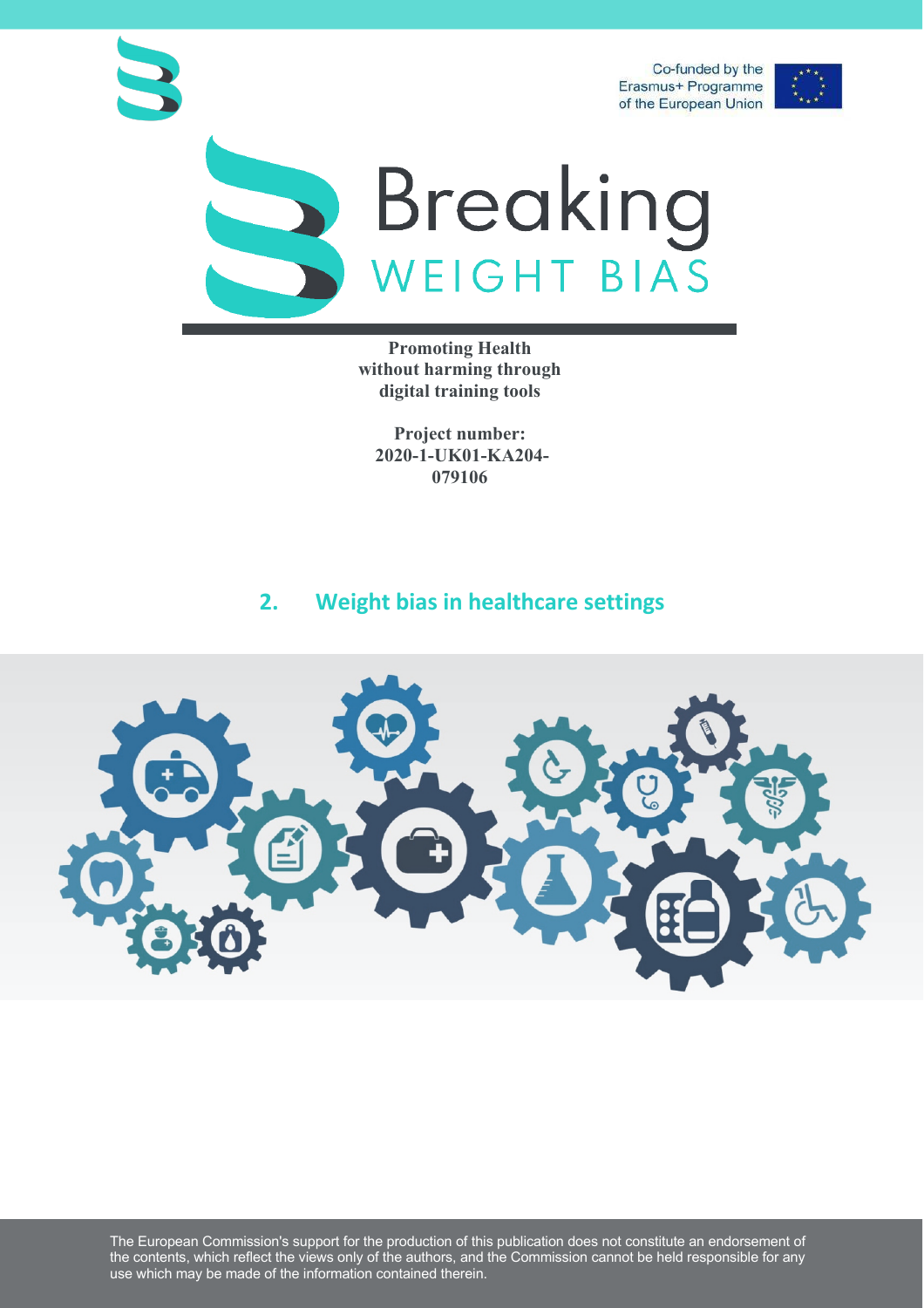



# Table of Content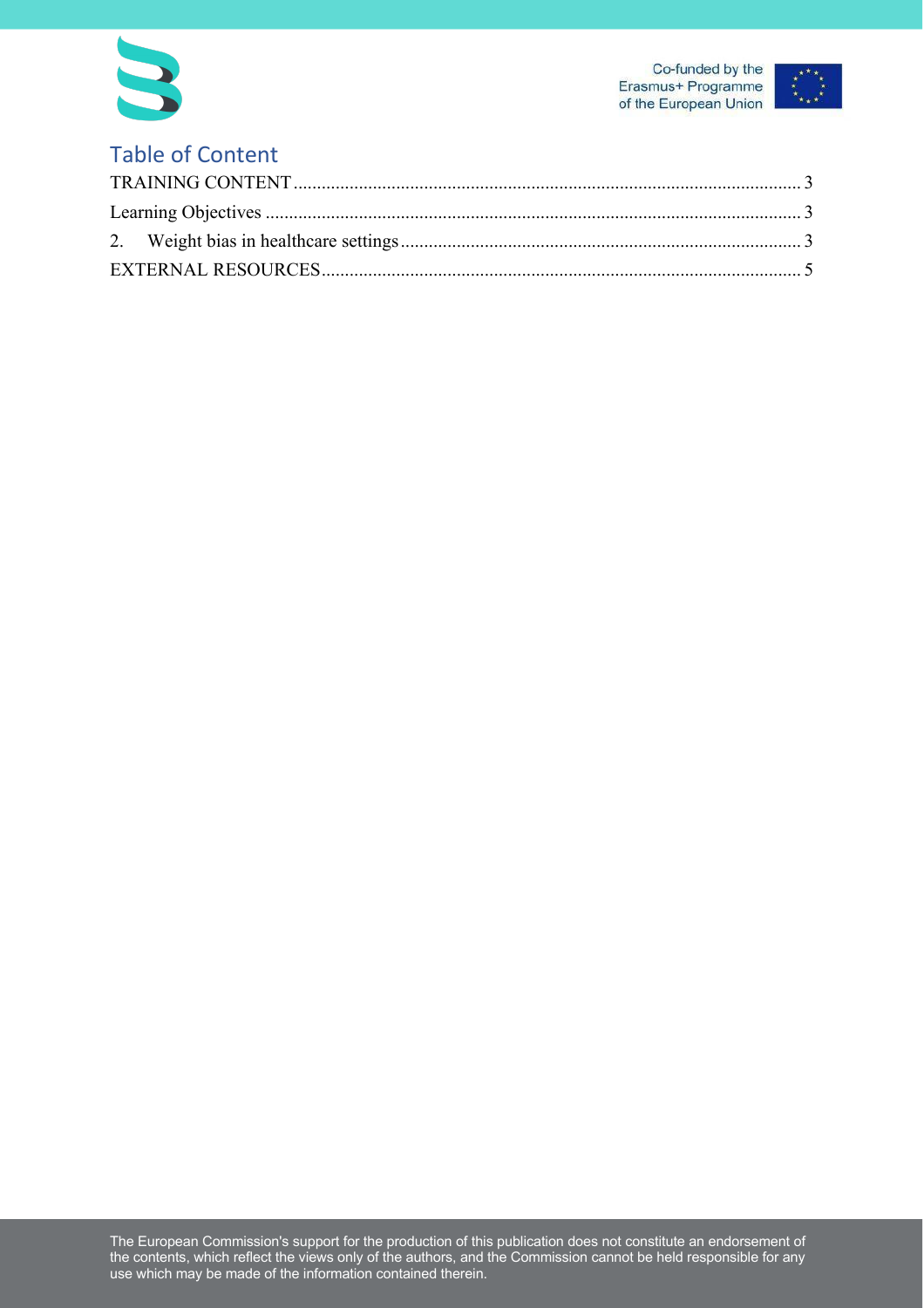



#### **Learning Objectives**

By reading this module, health care professionals will:

- be able to understand the negative impact of weight bias on individuals living in a large body regarding the quality of healthcare services they receive;
- be able to recognise common manifestations of weight bias and identify harmful practices by healthcare providers;
- gain knowledge on how to approach in a sensitive manner discussion about weight with patients;
- acquire knowledge on how to create a supportive physical and social environment for people living in large bodies;
- gain knowledge on how to recognise and assess internalised weight bias;
- understand the importance of professional development in the context of providing quality healthcare services to patients who may experience or have experienced weight bias, because they live in a large body.

### **2. Weight bias in healthcare settings**

In this section, we explore the existence, different manifestations and consequences of weight bias in healthcare settings. Several ways have been detected by relevant studies through which weight bias of healthcare professionals can impede the access of people who live in a large body to quality healthcare provision as well as affect their engagement with healthcare services. According to Alberga et al. (2019), the major ones are:

- 1. More often than not people with obesity encounter disrespectfulness, verbal insults, and inappropriate humour by healthcare professionals or they receive patronising advice that simplifies the process of losing weight.
- 2. Healthcare professionals are being seen by their patients as inadequately prepared in terms of knowledge to effectively treat and advise people with obesity.
- 3. Previous and recent experiences of insensitive behaviour by healthcare professionals led to people living in a large body having mixed feelings about using healthcare services.
- 4. People with obesity identify a tendency of health professionals to emphasise their weight over other health issues. Thus, patients often do not feel comfortable with expressing the reality of their symptoms and/or their concerns or even booking an appointment with their general practitioner due to the fact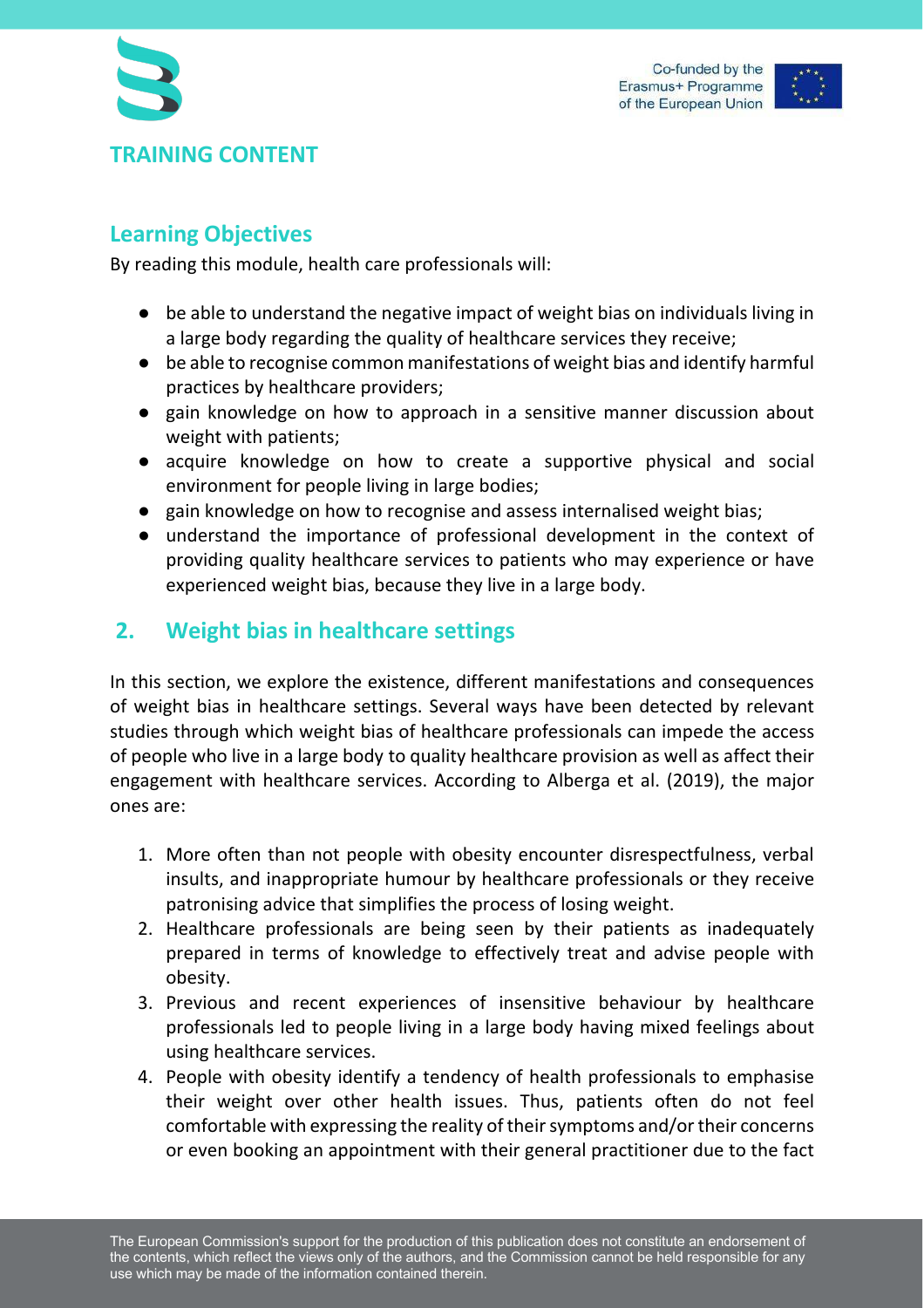

that some healthcare professionals do not pay the proper attention to other health issues that they may have.

- 5. Healthcare professionals make false assumptions about the willingness and effort of their patients to lose weight.
- 6. Among the most frequent barriers that an individual living in a large body encounters to their access to healthcare utilisation are unwelcomed weight reduction lectures; fear of getting weighted; feeling uncomfortable with exposing their bodies and getting undressed; and inappropriate hospital equipment in terms of size, such as gowns, chairs and examination tables.
- 7. Individuals living in a large body often feel that healthcare professionals differentiate the care provided due to their weight.
- 8. The lack of trust and communication between the patients and healthcare professionals.

*"However, there are strategies that can be employed in order to reduce weight bias in healthcare settings along with its consequences in the provision of healthcare for people in large bodies. These include: setting an appropriate physical environment, nurturing a positive social environment, asking for the patients' permission to discuss weight, challenging personal and internalised weight bias of healthcare professionals HCPs, treating all patients with compassion, and continuously investing in selfevaluation and proper education"* (Lee & Pausé, 2016).

Investing in ongoing self-education around weight bias is also very beneficial, as cultivating awareness and understanding is the antidote to eliminate bias and prejudice. Moreover, it is vital to consider asking for support when you feel triggered by your patients' experiences. Empowering yourself and building resilience can have a great positive impact not only on your mental health but also on your patients.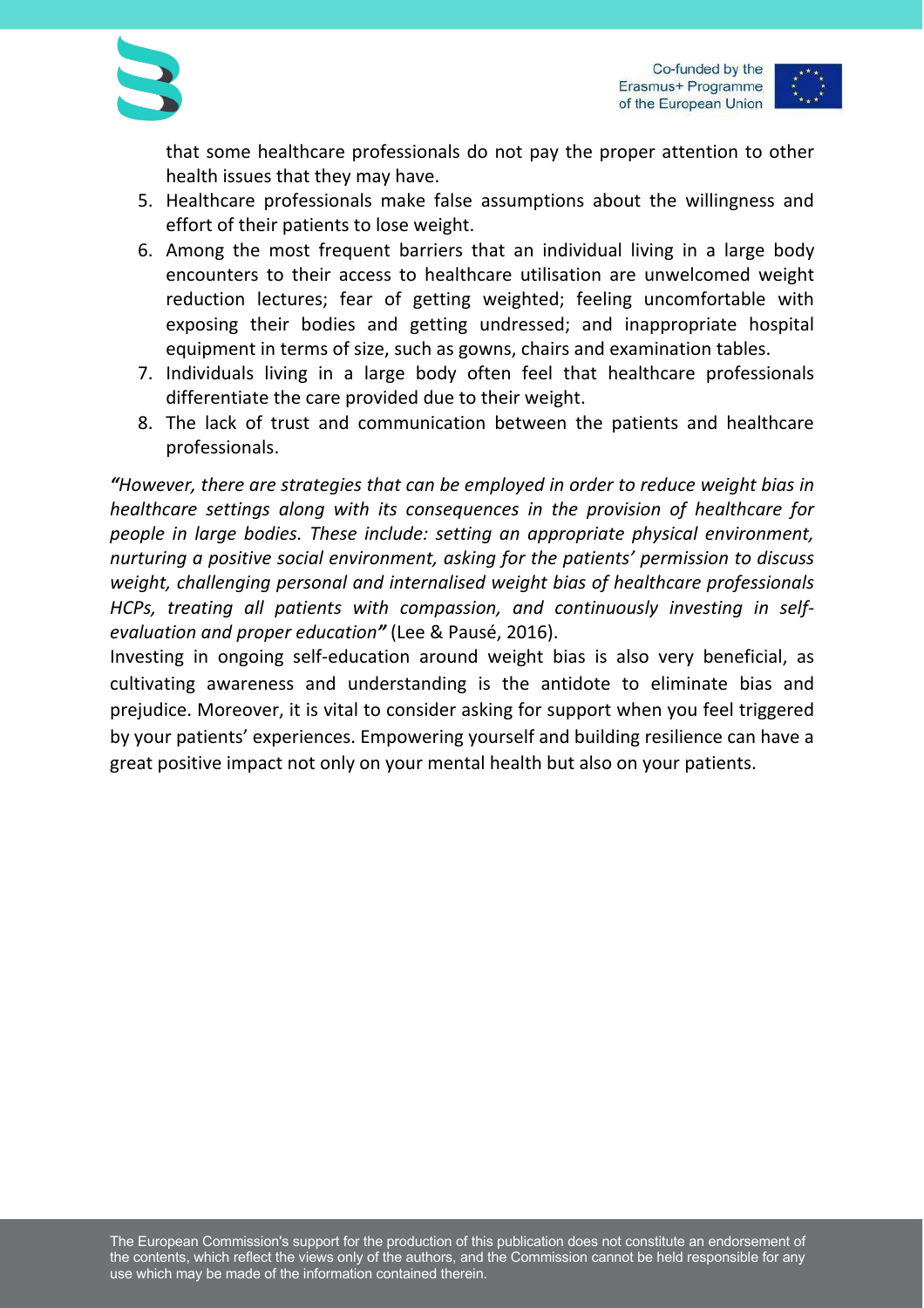



## **EXTERNAL RESOURCES**

- Alberga, A. S., Edache, I. Y., Forhan, M., & Russell-Mayhew, S. (2019). Weight bias and Health Care Utilization: A scoping review. *Primary Health Care Research & Development*, *20*. https://doi.org/10.1017/s1463423619000227
- Amy, N. K., Aalborg, A., Lyons, P., & Keranen, L. (2006). Barriers to routine gynecological cancer screening for White and African-American obese women. *International Journal of Obesity*, *30*(1), 147–155. https://doi.org/10.1038/sj.ijo.0803105
- *Appendix 2 (as supplied by the authors) - obesity Canada*. Appendix 2: 2020 Clinical Practice Guidelines: 5As Framework for Obesity Management in Adults. (2020). Retrieved December 9, 2021, from http://obesitycanada.ca/wpcontent/uploads/2020/10/191707-guide-2-at.pdf
- Bacon, L., & Aphramor, L. (2011). Weight science: Evaluating the evidence for a paradigm shift. *Nutrition Journal*, *10*(1). https://doi.org/10.1186/1475-2891-10-9
- Bedford, M. (n.d.). *Unconscious bias in healthcare*. Quality Interactions. Retrieved December 7, 2021, from https://www.qualityinteractions.com/blog/unconscious-bias-inhealthcare
- Birkhäuer, J., Gaab, J., Kossowsky, J., Hasler, S., Krummenacher, P., Werner, C., & Gerger, H. (2017). Trust in the health care professional and health outcome: A meta-analysis. *PLOS ONE*, *12*(2). https://doi.org/10.1371/journal.pone.0170988
- Brown I. et al. (2006). Primary care support for tackling obesity: a qualitative study of the perceptions of obese patients. British Journal of General Practice , 666-672.
- Canadian Obesity Network (2012).5As of Obesity Management [PowerPoint presentation].
- Daníelsdóttir. S. A. (2016). What's in a Word? On Weight Stigma and Terminology. Frontiers in Psychology.
- Drury, CA. Louis, M. (2002). Exploring the association between body weight, stigma of obesity, and health care avoidance. Journal of the American Academy of Nurse Practitioners, 14(12):554-61. doi: 10.1111/j.1745-7599.2002.tb00089.x.
- Forhan M. et al. (2013). Contributors to patient engagement in primary health care: perceptions of patients with obesity. Primary Health Care Research & Development, 367-372.
- Fruh, S. M., Nadglowski, J., Hall, H. R., Davis, S. L., Crook, E. D., & Zlomke, K. (2016). Obesity Stigma and Bias. The Journal for Nurse Practitioners, 12(7), 425–432. https://doi.org/10.1016/j.nurpra.2016.05.013
- Gilbert, P. Catarino, F. Duarte, C. Matos, M. Kolts, R. Stubbs, J. Ceresatto, L. Duarte, J. Pinto-Gouveia, J. Basran, J. (2017). The development of compassionate engagement and action scales for self and others. Journal of Compassionate Health Care*,* 4, 4.
- Gudzune, K. A., Bennett, W. L., Cooper, L. A., & Bleich, S. N. (2014). Patients who feel judged about their weight have lower trust in their primary care providers. Patient Education and Counseling, 97(1), 128–131. https://doi.org/10.1016/j.pec.2014.06.019
- Hebl, M. R., & Xu, J. (2001). Weighing the care: Physicians' reactions to the size of a patient. International Journal of Obesity, 25(8), 1246–1252. https://doi.org/10.1038/sj.ijo.0801681
- Hilbert, A., Petroff, D., Herpertz, S., Pietrowsky, R., Tuschen-Caffier, B., Vocks, S., & Schmidt, R. (2020). Meta-analysis on the long-term effectiveness of psychological and medical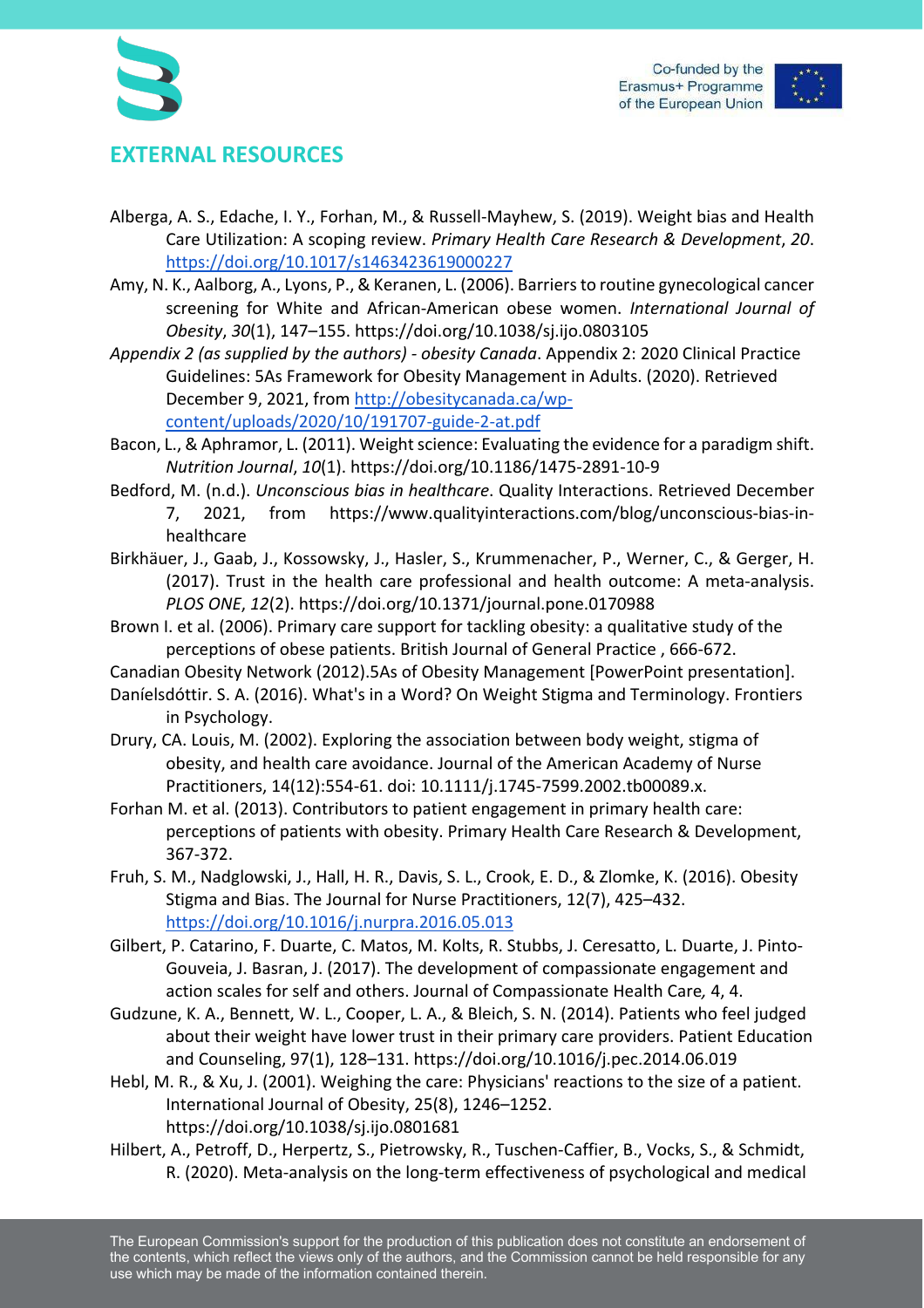

Co-funded by the Erasmus+ Programme of the European Union

treatments for binge-eating disorder. International Journal of Eating Disorders, 53(9), 1353–1376. https://doi.org/10.1002/eat.23297

- Johnson, T. (2019, March 11). The importance of physician-patient relationships communication and trust in Health Care. Duke Personalized Health Care. Retrieved December 7, 2021, from https://dukepersonalizedhealth.org/2019/03/theimportance-of-physician-patient-relationships-communication-and-trust-in-healthcare/
- Kirk SFL, Ramos Salas X, Alberga AS, Russell-Mayhew S. Canadian Adult Obesity Clinical Practice Guidelines: Reducing Weight Bias in Obesity Management, Practice and Policy. Available from: https://obesitycanada.ca/guidelines/weightbias. Accessed [8/12/2021].
- Kyle, T. K., & Puhl, R. M. (2014). Putting people first in obesity. Obesity, 22(5), 1211–1211. https://doi.org/10.1002/oby.20727
- The language of weight stigma and bias. ConscienHealth. (2018, February 5). Retrieved December 6, 2021, from https://conscienhealth.org/2017/09/the-language-ofweight-stigma-and-bias/
- Lee, J. A., & Pausé, C. J. (2016). Stigma in practice: Barriers to health for fat women. Frontiers in Psychology, 7. https://doi.org/10.3389/fpsyg.2016.02063
- Mast, M. S. (2007). On the importance of nonverbal communication in the physician–patient interaction. Patient Education and Counseling, 67(3), 315–318. https://doi.org/10.1016/j.pec.2007.03.005
- McHale, C. T., Laidlaw, A. H., & Cecil, J. E. (2020). Primary care patient and practitioner views of weight and weight-related discussion: A mixed-methods study. BMJ Open, 10(3). https://doi.org/10.1136/bmjopen-2019-034023
- McKinlay, J. B., Potter, D. A., & Feldman, H. A. (1996). Non-medical influences on medical decision-making. Social Science & Medicine, 42(5), 769–776. https://doi.org/10.1016/0277-9536(95)00342-8
- Meadows, A. i Daníelsdóttir, S. (2016). What's in a Word? On Weight Stigma and Terminology. Frontiers in Psychology.
- National Health and Medical Research Council. (2013). 4. Ask and assess. In Clinical practice guidelines for the management of overweight and obesity in adults, adolescents and children in Australia: Systematic review (pp. 23–33). essay, National Health and Medical Research Council.
- Nordisk, N. (2021, November 29). Initiate: Ask permission. Discover the science to obesity for HCPs. Retrieved December 9, 2021, from https://www.rethinkobesity.global/treattab/ask-permission.html
- Obesity Action Coalition. (2021, April 20). People-first language. Obesity Action Coalition. Retrieved December 6, 2021, from https://www.obesityaction.org/action-throughadvocacy/weight-bias/people-first-language/
- Obesity Action Coalition. (n.d.). Understanding obesity stigma obesity action coalition. Retrieved December 8, 2021, from https://4617c1smqldcqsat27z78x17 wpengine.netdna-ssl.com/wp-content/uploads/Understanding-Obesity-Stigma-Brochure20200313.pdf
- Oliver, T. L., Shenkman, R., Diewald, L. K., & Dowdell, E. B. (2020). Nursing students' perspectives on observed weight bias in healthcare settings: A qualitative study. Nursing Forum, 56(1), 58–65. https://doi.org/10.1111/nuf.12522